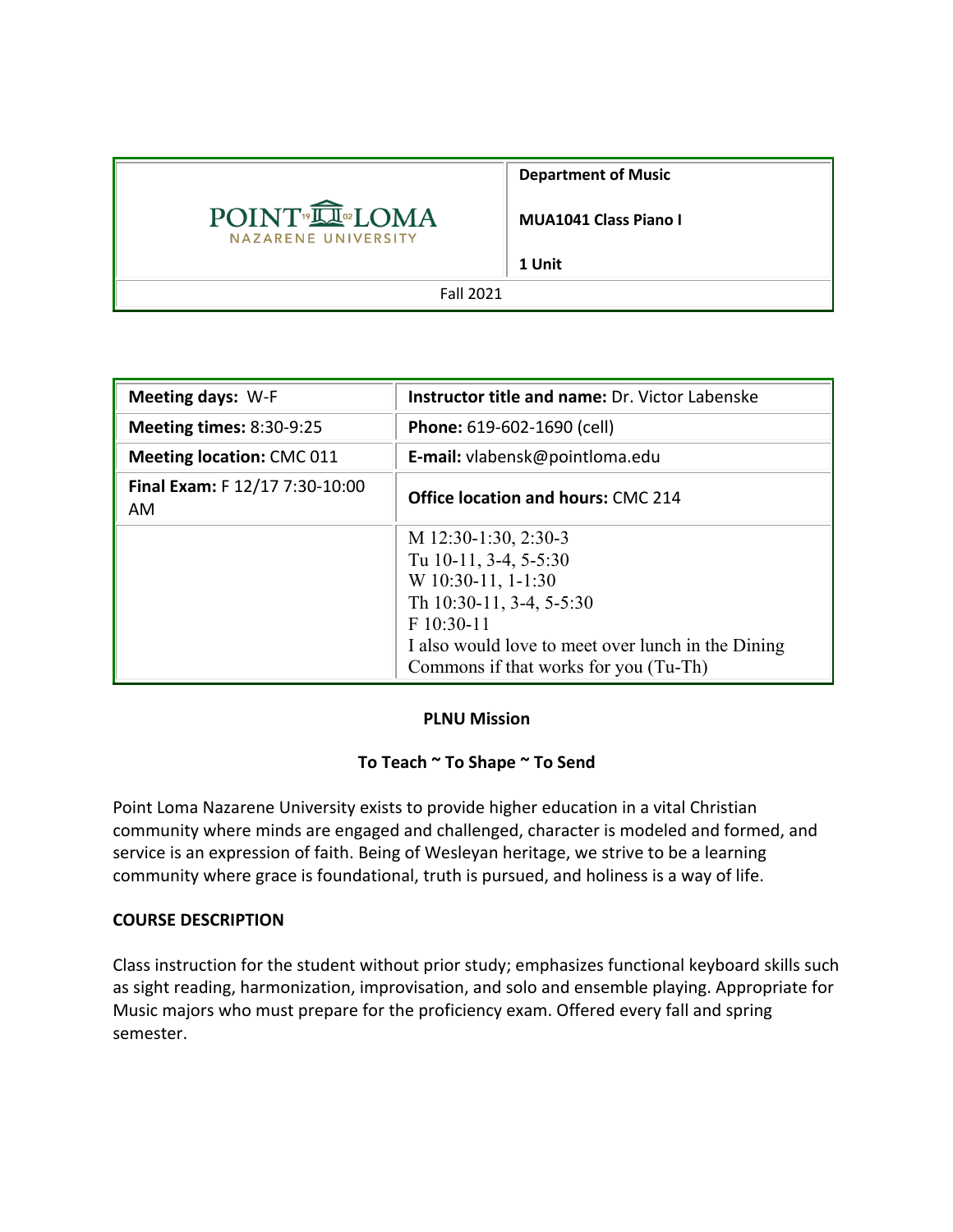### **COURSE LEARNING OUTCOMES**

By the end of the semester, you can demonstrate the following:

- knowing musical symbols (e.g. dynamics, articulations, accidentals) through playing and written tests
- knowing all the notes on the grand staff through playing and written tests
- knowing keyboard topography, basic technique, and proper posture and hand position through performing of various exercises and repertoire
- knowing basic concepts of pulse, rhythm, and meter through various exercises
- playing basic repertoire pieces in simple meter through playing tests
- knowing all major key signatures through written tests
- reading/recognizing intervals up to a fifth, and performing repertoire and sight reading examples that use five-finger patterns with intervals up to a fifth through playing and written tests
- performing selected major and minor pentascales through playing tests
- performing all major scales (tetrachord position) through playing tests

### **PROGRAM LEARNING OUTCOME**

• This course prepares students to meet one of the department PLOs: Students who complete the program will be able to demonstrate essential competencies in musicianship skills in Written Theory, Aural skills and Keyboard Musicianship.

# **REQUIRED TEXTS AND RECOMMENDED STUDY RESOURCES**

- Garcia, Susie and Chan Kiat Lim, *eNovative Piano* (www.enovativepiano.com)
- Canvas
- Laptop or tablet for use in class with online textbook

# **COURSE SCHEDULE AND ASSIGNMENTS**

The course schedule is located on Canvas.

### **ASSESSMENT AND GRADING**

Assignment distribution by percentage:

- $\bullet$  20% = Quizzes
- 20% = Examination I
- 20% = Examination II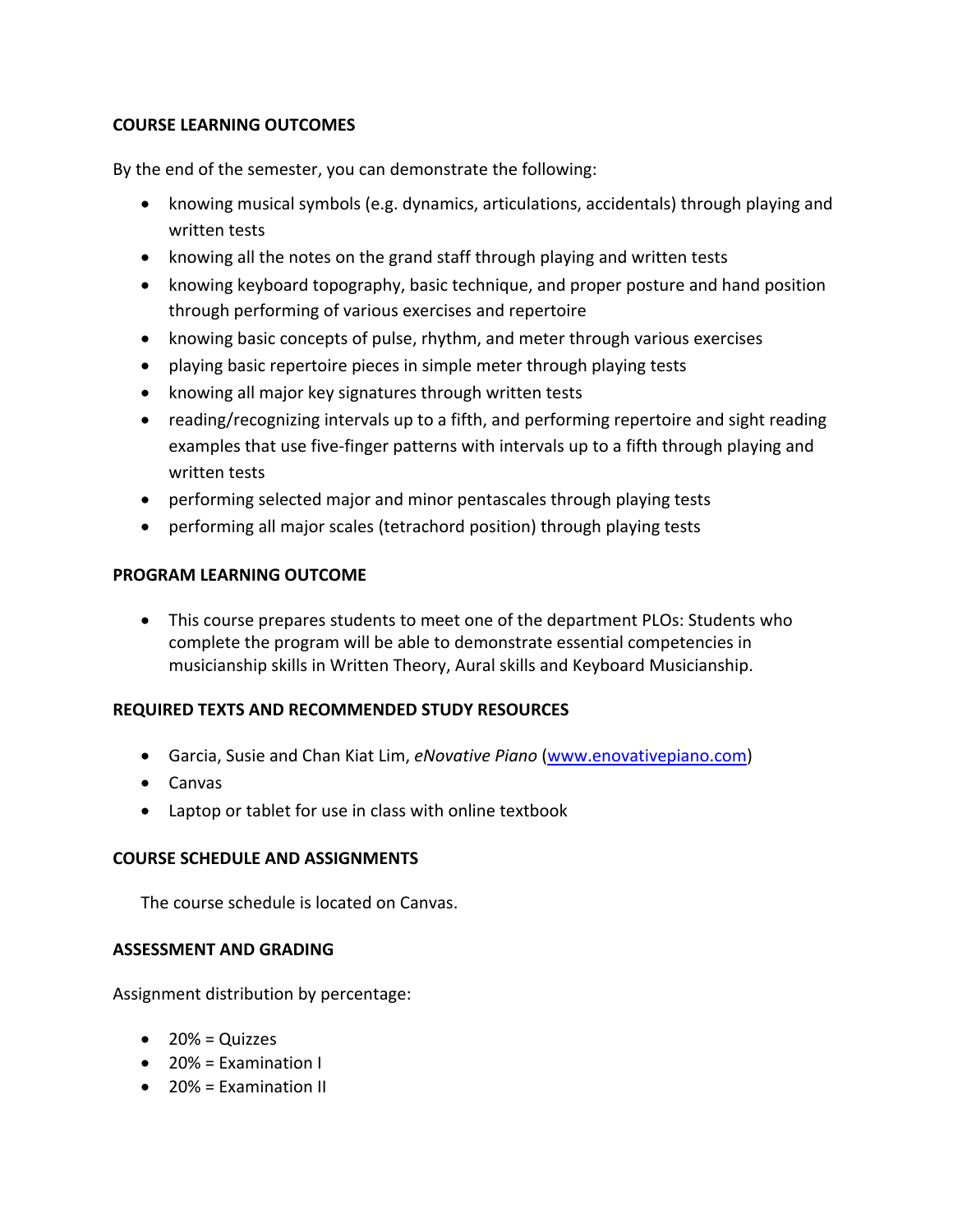- 20% = Examination III (Final examination)
- 20% = Class preparation (including practicing and attendance)

Student grades usually will be posted in the Canvas grade book by the next class period. It is important to read the comments posted in the grade book as these comments are intended to help students improve their work. Final grades will be posted within one week of the end of the class. Grades will be based on the following:

| <b>Standard Grade Scale Based on Percentages</b> |               |               |               |                |  |
|--------------------------------------------------|---------------|---------------|---------------|----------------|--|
| A                                                | В             |               |               |                |  |
| A 93-100                                         | $B + 87 - 89$ | $C+77-79$     | $D+67-69$     | F Less than 59 |  |
| A-90-92                                          | 83-86<br>B.   | $C$ 73-76     | $D$ 63-66     |                |  |
|                                                  | $B - 80 - 82$ | $C - 70 - 72$ | $D - 60 - 62$ |                |  |

**Class Preparation:** You are expected to practice for a minimum of 30 minutes per day (3 hours per week). I'll collect practice records each week to help you keep accountable. Your recorded practice time recorded should include time spent playing the piano (for class assignments). It shouldn't include class time or time spent at the piano not directly related to this course. It is likely that some of you will require more practice than others in order to be adequately prepared for each class. Cramming for piano is impossible since it requires constant skill development. It is your daily commitment to achieving this goal which will result in success. Synchronous class sessions earn 5 pts per day for attendance; fewer points may be earned if remote students don't keep cameras on or face to face students are focusing on non-class materials (e.g. electronics/work for other classes)

**Final Examination Policy:** Successful completion of this class requires taking the final examination on its scheduled day. The final examination schedule is posted on the Class Schedules site. No requests for early examinations or alternative days will be approved.

# **STATE AUTHORIZATION**

State authorization is a formal determination by a state that Point Loma Nazarene University is approved to conduct activities regulated by that state. In certain states outside California, Point Loma Nazarene University is not authorized to enroll online (distance education) students. If a student moves to another state after admission to the program and/or enrollment in an online course, continuation within the program and/or course will depend on whether Point Loma Nazarene University is authorized to offer distance education courses in that state. It is the student's responsibility to notify the institution of any change in his or her physical location. Refer to the map on State Authorization to view which states allow online (distance education) outside of California.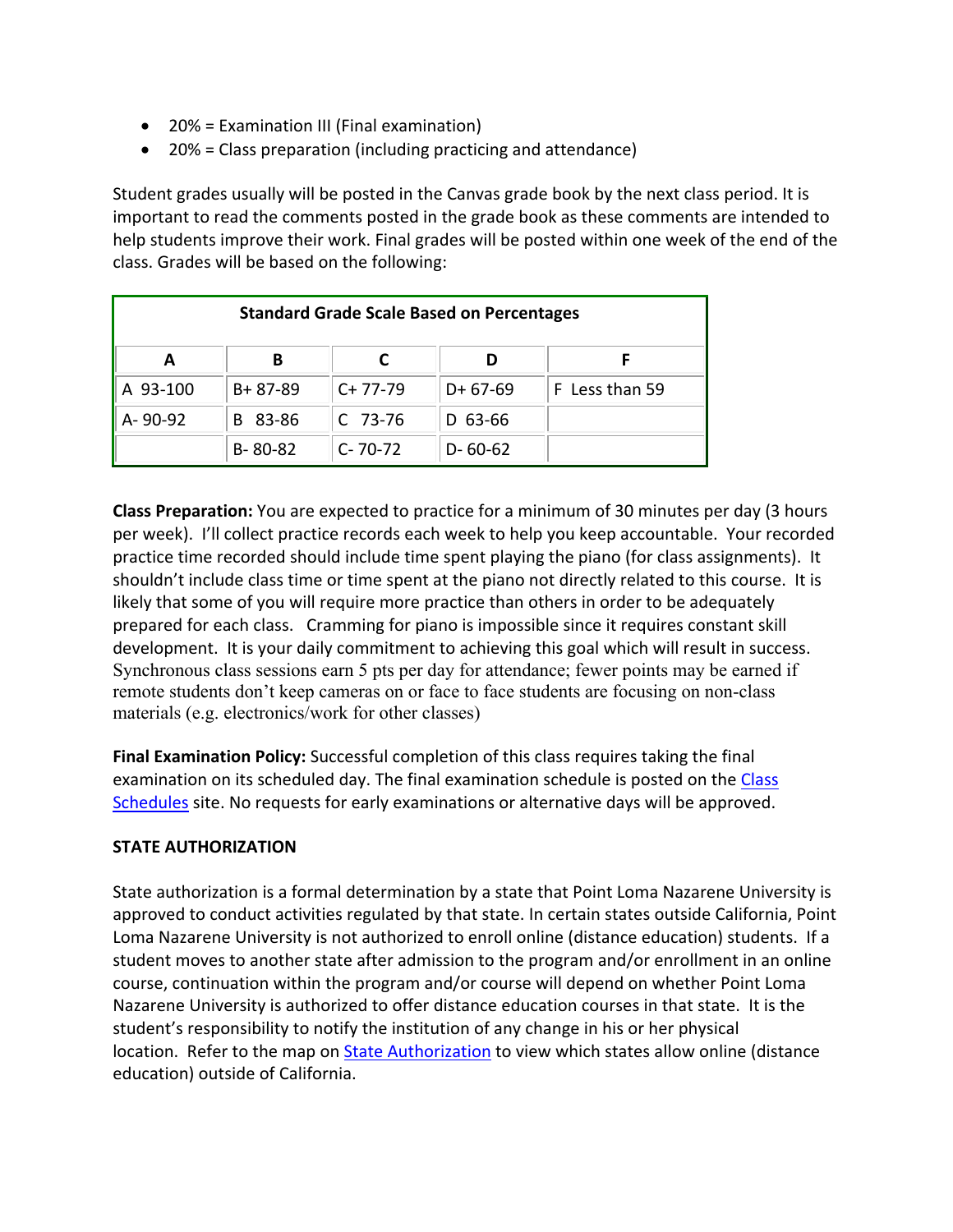### **INCOMPLETES AND LATE ASSIGNMENTS**

All assignments are to be submitted/turned in by the beginning of the class session when they are due—including assignments posted in Canvas. Incompletes will only be assigned in extremely unusual circumstances. Quizzes will not be made up. Late work, should it be accepted, will lose 10% per calendar day.

# **PLNU COPYRIGHT POLICY**

Point Loma Nazarene University, as a non-profit educational institution, is entitled by law to use materials protected by the US Copyright Act for classroom education. Any use of those materials outside the class may violate the law.

# **PLNU ACADEMIC HONESTY POLICY**

Students should demonstrate academic honesty by doing original work and by giving appropriate credit to the ideas of others. Academic dishonesty is the act of presenting information, ideas, and/or concepts as one's own when in reality they are the results of another person's creativity and effort. A faculty member who believes a situation involving academic dishonesty has been detected may assign a failing grade for that assignment or examination, or, depending on the seriousness of the offense, for the course. Faculty should follow and students may appeal using the procedure in the university Catalog. See Academic Policies for definitions of kinds of academic dishonesty and for further policy information.

# **PLNU ACADEMIC ACCOMMODATIONS POLICY**

PLNU is committed to providing equal opportunity for participation in all its programs, services, and activities. Students with disabilities may request course-related accommodations by contacting the Educational Access Center (EAC), located in the Bond Academic Center(EAC@pointloma.edu or 619-849-2486). Once a student's eligibility for an accommodation has been determined, the EAC will issue an academic accommodation plan ("AP") to all faculty who teach courses in which the student is enrolled each semester.

PLNU highly recommends that students speak with their professors during the first two weeks of each semester/term about the implementation of their AP in that particular course and/or if they do not wish to utilize some or all of the elements of their AP in that course.

Students who need accommodations for a disability should contact the EAC as early as possible (i.e., ideally before the beginning of the semester) to assure appropriate accommodations can be provided. It is the student's responsibility to make the first contact with the EAC.